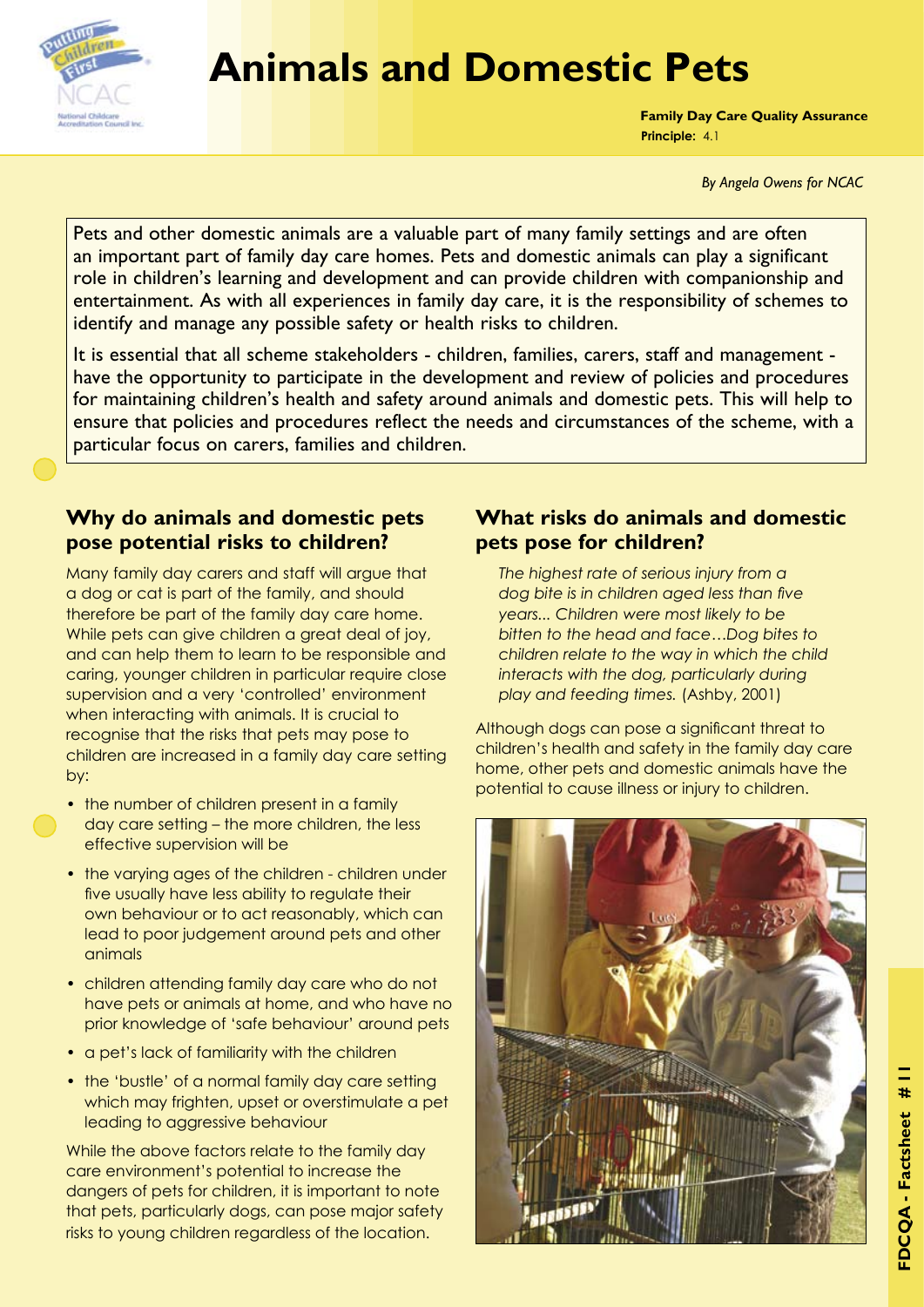The following are the most common health and safety risks associated with pets or domestic animals:

- children ingesting or touching animal faeces (droppings) or dirt that contains animal faeces or fleas. Cat faeces can be the source of toxoplasmosis, an infection which is of particular risk to pregnant women, though it can also cause mild illness in children
- bites or scratches from cats, birds or small mammals such as rabbits, guinea pigs or ferrets. 'Cat scratch disease' is an infection that can enter the body where a cat scratch breaks the skin's surface. The infection lasts for several weeks and usually causes a lump at the site of the injury as well as gland swelling and soreness. All animal bites and scratches are potentially serious as wounds can become infected, with tetanus bacteria being of particular concern
- cats lying on the face of a sleeping infant, causing suffocation
- catching 'parrot fever' (psittacosis) by breathing dust containing dried bird droppings. 'Parrot fever' causes flu-like symptoms, and can be caught from all parrots, including budgerigars
- animal hair, saliva and skin flakes triggering asthma and allergic reactions
- transfer of ringworm (tinea) and other worms from pets to humans
- animal fleas biting humans

## **How do young children contribute to the safety risks associated with animals and domestic pets?**

It is also important to recognise and understand the role that children themselves can play in increasing the possible dangers associated with pets. Young children often have difficulty understanding that they are hurting or frightening an animal and often do not possess the skills to regulate their own behaviour, particularly when they have had little or no contact with animals. This can result in a normally placid and 'child-friendly' pet reacting aggressively due to fear or pain.

Many of the health and safety risks described above can be managed by ensuring that there are clear policies and procedures available to carers, families and staff. These policies and procedures need to be developed in collaboration with all stakeholders and should be developed to realistically support the co-existence of family pets and children using family day care.

#### **What legal and other requirements do schemes need consider in relation to animals and domestic pets?**

It is a Satisfactory requirement of Family Day Care Quality Assurance (FDCQA) that schemes ensure that:

*Every domestic pet and farm animal is in an area separate to and apart form the areas used by children, unless involved in a specific activity that is directly supervised by the carer, staff member or other adult. For example, brushing or bathing the dog, bottle feeding a lamb, providing food or water for birds or chickens.* [Principle 4.1 FDCQA *Quality Practices Guide* (2nd edition, 2004)]

The *National Standards for Family Day Care* includes standards relating to domestic animals and, where they apply, licensing regulations also contain requirements regarding domestic animals.

#### **How can schemes develop policies to support children's health and safety with animals and domestic pets?**

The main challenge that schemes can face when developing policies and procedures regarding animals in family day care results from a carer's viewpoint that a pet is a valid family member. Suggesting that a family pet may be potentially dangerous or unhygienic can cause resentment and offence. It is therefore essential that issues regarding child safety and animals be approached with sensitivity, empathy and a focus upon best outcomes for children.

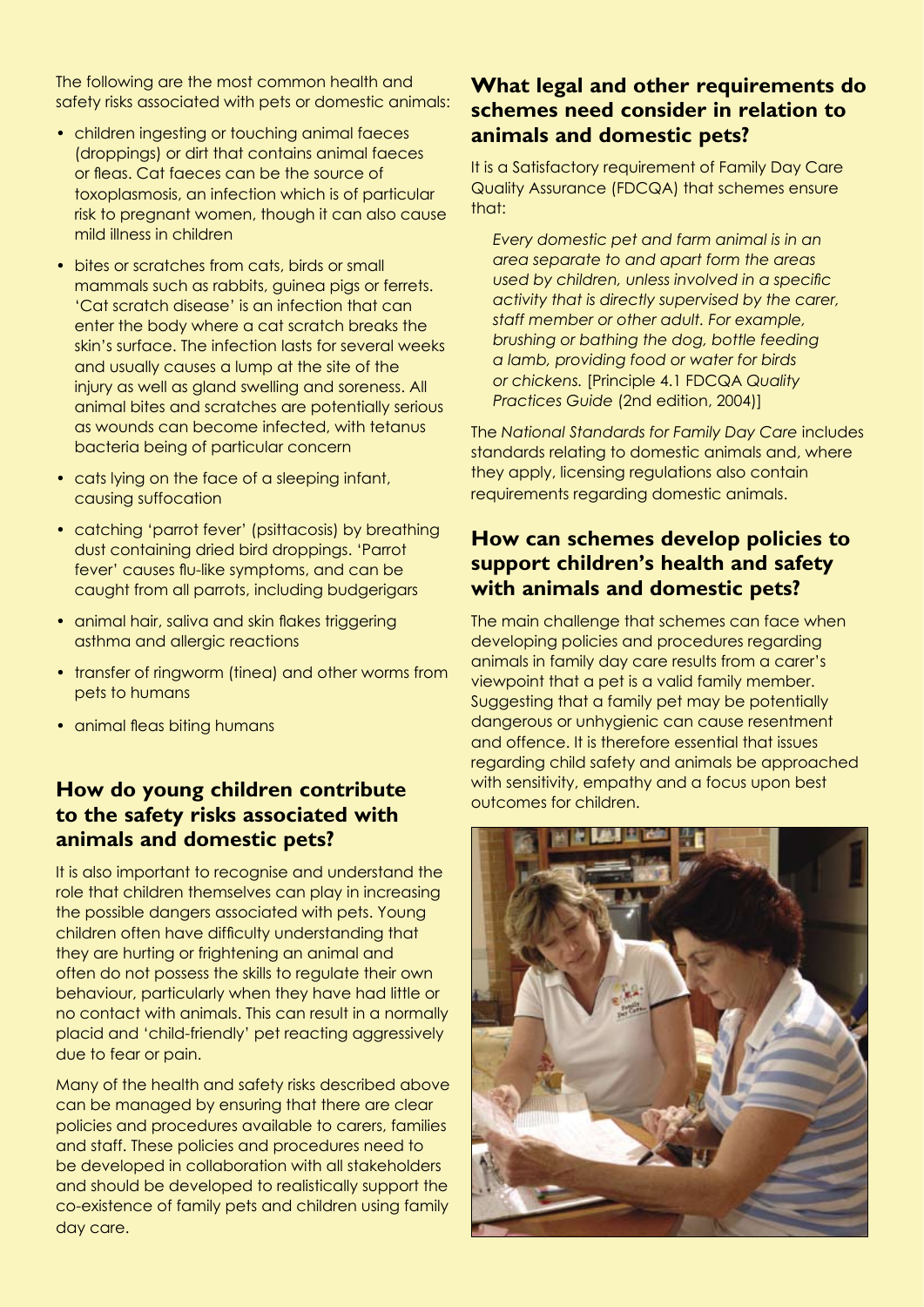When developing policies for managing pets and animals in the family day care home, it may be useful to begin by identifying a rationale or reason for having such a policy. While a rationale may certainly include reference to Quality Assurance and any relevant regulatory requirements, it is useful to also include other researched information which outlines why it is important to recognise and manage the potential risks associated with young children and domestic animals. This may assist both current and future scheme stakeholders to understand the value of having and implementing consistent procedures which focus first and foremost upon the wellbeing of children.

## **How can schemes support and monitor carer's compliance with policies about animals and domestic pets?**

It may be necessary to work with and support individual carers to ensure that policy guidelines are implemented in ways that will suit specific family day care homes, children, families and carers. Some appropriate activities that children may be involved in with carer or staff supervision could include:

- washing or brushing the dog
- brushing the cat
- changing the food and water for a pet, for example a bird, rabbit or guinea pig
- feeding fish
- collecting chicken eggs
- bottle feeding lambs
- patting or observing a pet or domestic animal

In the interests of hygiene and infection control, handwashing and awareness of other cleanliness issues should be fundamental to any written procedures regarding to children's contact with animals.

It may also be beneficial for policies relating to animals and domestic pets in family day care to acknowledge the value of children learning to care for animals safely and humanely. To achieve this, policies may include guidance for carers to support children to learn about safe behaviours and humane care for animals and domestic pets.

Once the scheme has developed policies and procedures for pets and domestic animals in family day care homes, these need to be regularly monitored, discussed, and periodically reviewed with input invited from all stakeholders.

# **Issues to consider when developing policies about animals and domestic pets**

To determine policy guidelines which best promote children's health and safety in family day care homes where there are domestic animals, the scheme may consider issues such as:

- the types of domestic animals or pets in the scheme. For example, a rural scheme may have many family day carers who keep livestock such as chickens, cows, sheep or horses; an inner city scheme may have more small indoor domestic pets such as small dogs, cats, birds or fish
- the ages of children and their level of skills and abilities
- the practicalities of carers managing spaces that are shared by children and animals. For example, where children and animals use the yard at alternate times, how will the carer manage moving the animal elsewhere while still maintaining adequate supervision of children
- maintaining hygiene where children and animals share the same space at alternate times, for example, removing animals' bedding and/or food and water containers, and removing any soiled items effectively from the area prior to children using it
- the familiarity and comfort levels of individual children and families with domestic pets and other animals
- any known or potential allergies or illnesses that children may suffer from as a result of coming into contact with domestic animals or the byproducts of domestic animals
- the welfare of domestic animals and pets in family day care homes
- any Federal, state or territory legislative requirements, including child care licensing, public health, animal welfare and occupational health and safety

When developing or researching information and strategies for these policies and procedures, it is recommended that schemes seek current information and advice from relevant health and safety authorities. Children's hospitals and publicly funded child safety programs often have information and practical suggestions about children and animal safety.